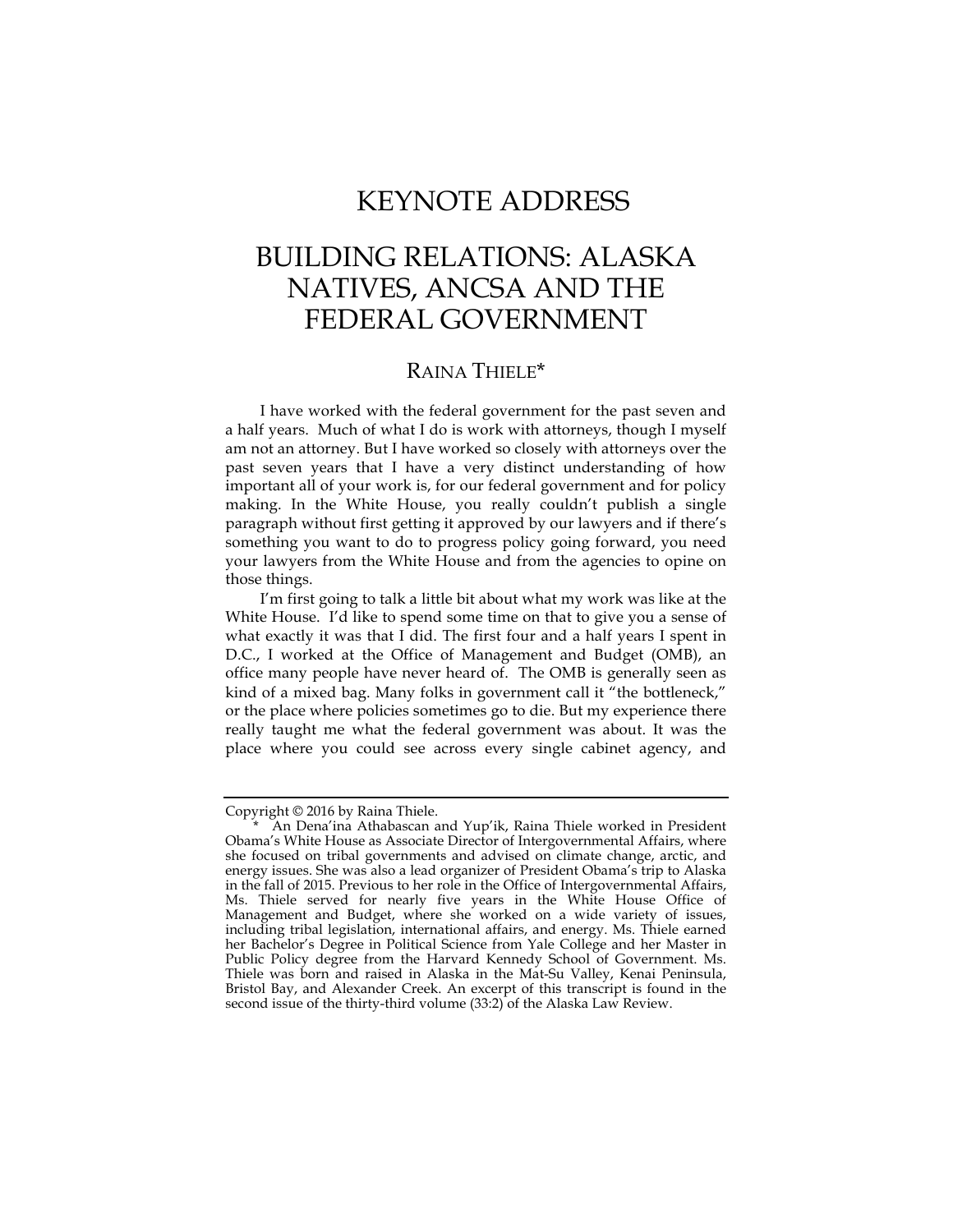where you could understand the process of how both policies and budgets are implemented.

It was funny because about a month before I started interning at OMB, I had almost no idea what I was going to be doing! In fact, when I was six months into my work, I was handling so many different sorts of tasks on a daily basis that I only had half an understanding of what the big picture was. And the reason for that is that every single document policy document, budget document, you name it—anything that's going public or going through Congress has to first go through OMB for review. This makes sure that the document is legal and that it follows regulation, but perhaps more importantly, that it follows and supports the President's priorities. So that is a very important part of OMB's daily work.

Additionally, OMB possesses the institutional knowledge of the federal government in many ways. OMB is unlike most other White House offices because it retains mostly career employees. Its employees span administrations, both Republican and Democrat, and they have decades of knowledge about past policy processes and budget environments. This knowledge is indispensable in the federal government. It is an immense resource for the many folks who come into government as political appointees, those who come and leave with a specific president.

I can remember countless times when I would meet with folks who were trying to get a policy across the finish line. They would have a partner at the federal agency trying to implement that policy and, of course, when they came to see us, what would they say the federal official told them? They told them that OMB is blocking it, that OMB is holding it. We became, not just the bottleneck, but also the folks who were constantly given the blame for things not moving along. But OMB must ensure that everything that goes through the process is actually something that we want to release.

And so that is really where I learned about federal government. I worked across a very, very diverse range of issue areas. I started with tribal legislative policy, I moved on to international affairs, which took me to Afghanistan, Iraq, with national security issues—that was a very, very interesting experience for me. I also had the opportunity to work on energy issues. Over the four and a half years that I worked at OMB, I think I may have literally worked with every single cabinet agency in a very in-depth way. This does not even mention the huge number of independent agencies I worked with. So it was, despite the fact that OMB has a mixed reputation, one of the best experiences I've had in government. I was able to bring that foundation from OMB to my next position at the White House Office of Intergovernmental Affairs (IGA), which I just recently departed from.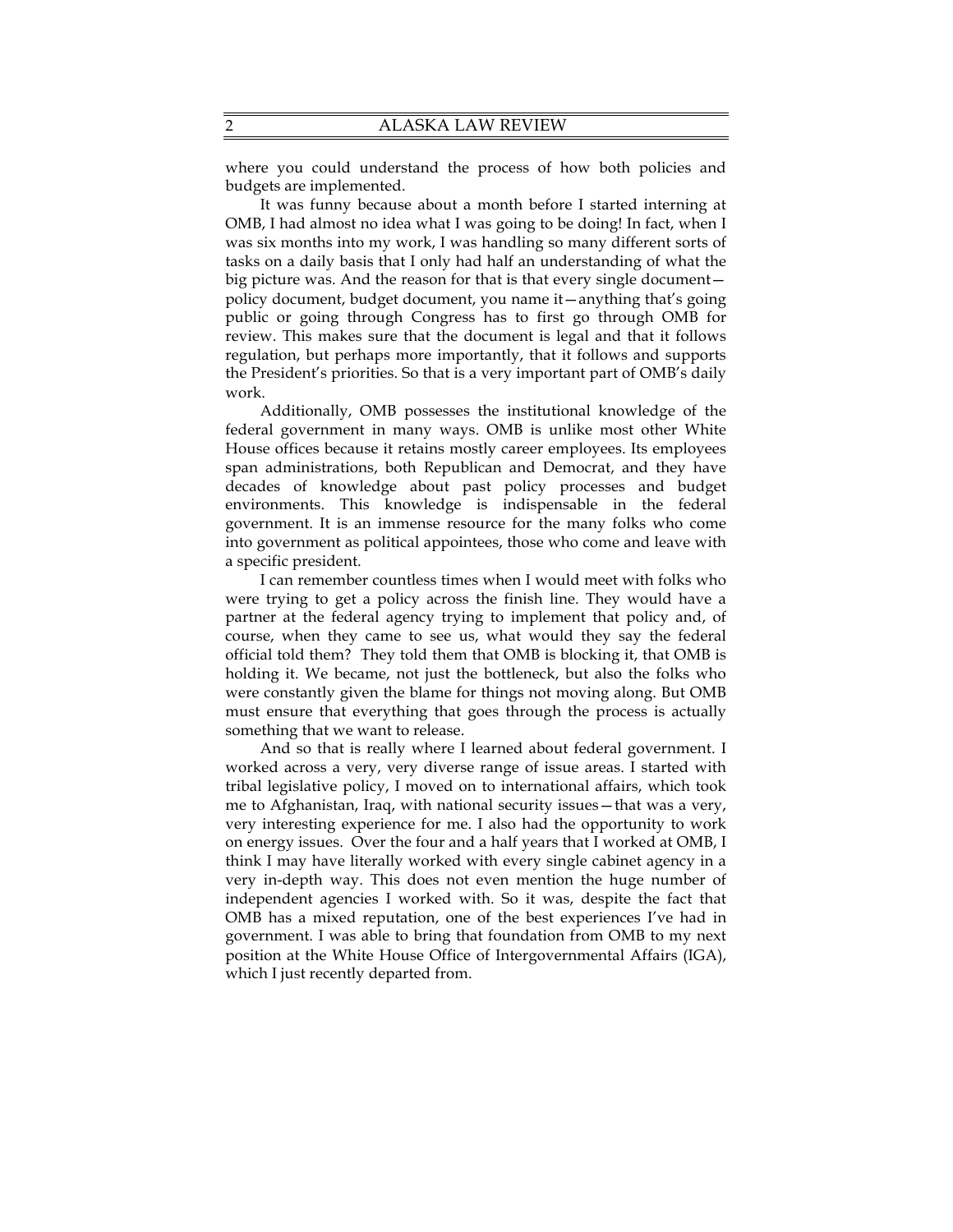## 2016 KEYNOTE: BUILDING RELATIONS 3

I am assuming many folks here don't know what the Intergovernmental Affairs Office is. It is another one of those offices whose title doesn't reveal much about its role. When I first heard the name I thought: "Oh, this is the IGA. They do nation-to-nation work outside of the government." That is not true. The IGA is actually responsible for managing the state, local, and tribal governmental relationship with the federal government. My responsibility in particular was to manage the relationship between the federal government and the 567 federally-recognized tribes across the country. In addition to that, I also managed relationships with non-governmental tribal stakeholders—Alaska Native corporations, intertribal organizations, and individuals as well. So it was a pretty broad portfolio! On top of that I also worked on Arctic issues, climate change issues, and a variety of other things.

I will never regret those two and a half years there. They were some of the best years of my life because of the work I was able to do there. I was able to create entirely new initiatives, which had never existed before. One of the initiatives that I'm most proud of is Generation Indigenous. Generation Indigenous is the President's Native youth initiative. He is, I believe, the only president in history to ever have a Native youth initiative, and there is a really interesting side story about how that initiative came to be.

I actually had the opportunity to organize the President's first trip to Indian country, the Standing Rock Sioux Nation in North Dakota. And on that trip, it became obvious to me that the President and the First Lady love to talk to kids. They love talking with young people and having very frank discussions with them. The reason they like that so much is because young people tend to speak without an agenda. The President and First Lady like to hear that authentic viewpoint. So when they decided to go to Standing Rock, we set up a meeting with the President, First Lady, and six young people in this very small elementary school classroom, in a very intimate environment. No one else was allowed in the room and they just had a conversation. It is really incredible how much the voices of young people can have an impact on us. The President and the First Lady deal with a lot of different issues, very serious issues, on a daily basis. They hear some pretty terrible things and you would assume after six years that they would have developed some sort of desensitized skin that the words of these young people wouldn't be able to penetrate. That was not true at all. It was exactly the opposite.

The week after we went out on that trip, the President called a few of us into the West Wing's Roosevelt Room. I was about five or six months into my job, I didn't know the President well, and I found myself sitting right there across from him! He started to talk about these stories of these young people. There were stories of suicide, there were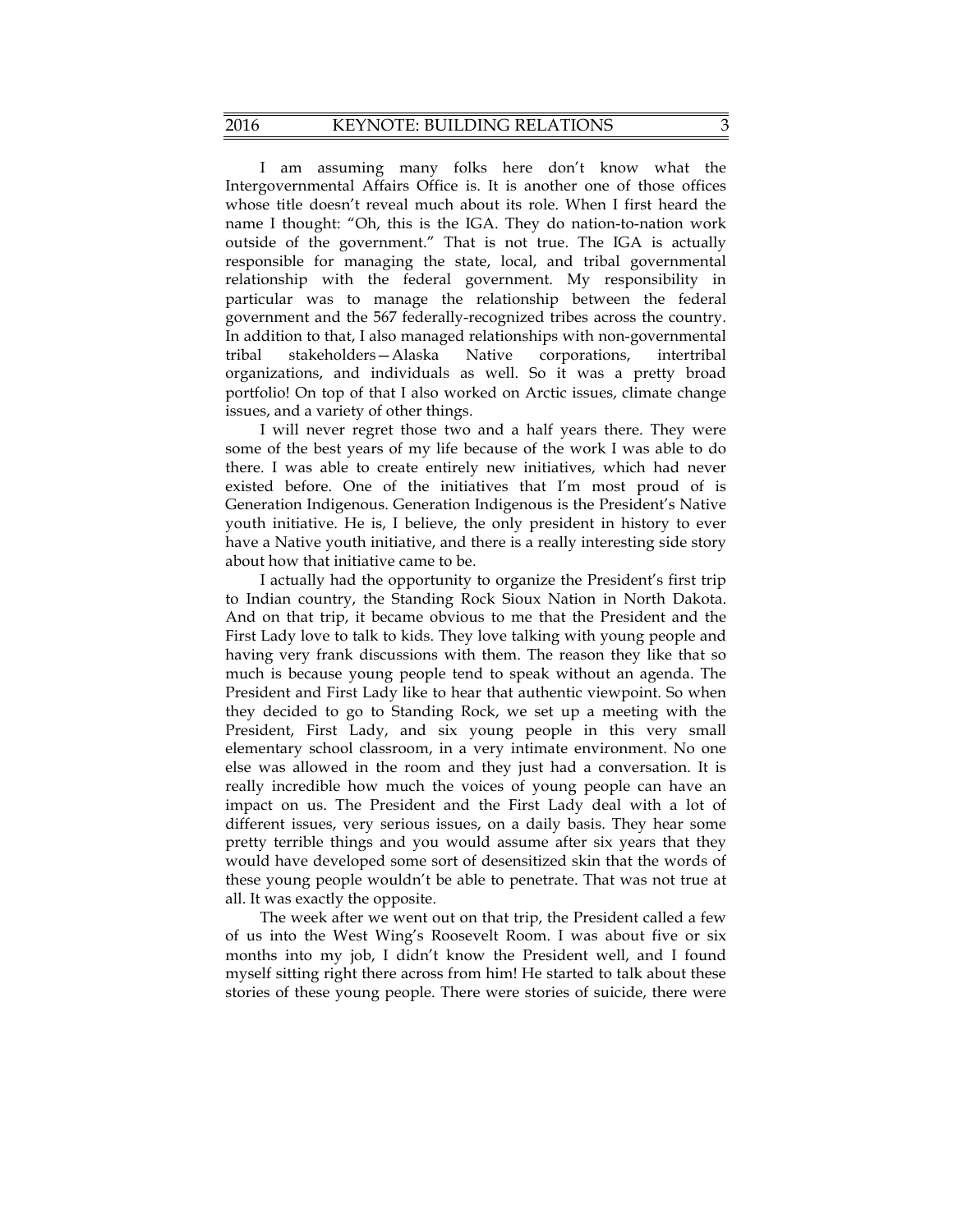stories of homelessness, a lot of substance abuse, broken families. We know a lot of this through statistics, but it is very different to hear it from the mouths of the young people experiencing these things. They shouldn't have to experience such things. And so as he sat there across from me, he started tearing up, and he started crying. That was one of those moments I will never forget in my life: that the words of these young people could bring the leader of the free world to tears. And that is also the moment that I realized that he was on our side. The President not only really supported tribal issues and what we are trying to achieve, but he really felt deeply about the issues that we cared about. That was really the starting point of Generation Indigenous, which is now thriving here in Alaska and across the country. We've had people who have been participating in this initiative from Maine to Florida, and the First Lady and President are both very connected to this cause.

Another wonderful experience I had at IGA was the ability to organize the President's trip to Alaska, to bring him up here and take him around our state. That was one of the most incredible experiences in my life, in my career, and probably one of the most incredible experiences I will have throughout my career. So that's an overview of what my federal service has looked like. I just wanted to give you guys more flavor for what it was that I was doing out in D.C. Beyond all that, I am 100 percent an Alaska girl.

I grew up all over Alaska. I grew up in the Mat-Su Valley, Kenai Peninsula, Bristol Bay, Lake Iliamna. My parents really like to move for some reason. I'm not really sure why; I'm pretty sure they thought it was character building. When I was younger, I thought it was a big thing, having to rebuild your friendship base, get used to a new school, get used to a new environment. But as I reflect on those days, and having had that multi-dimensional experience, it has really helped me to become who I am today. Like many of the folks here in the audience, I spent my summers going to my mother's Alaska Native village, spending time with parents and my grandparents, aunts and uncles, and probably a hundred cousins. So the whole family was there, and it was those days that grounded my childhood. That was when I got to spend the most time with my grandparents and learn about their values and traditions. I learned about the values that defined my grandparents' generation, which they passed down to my parents, and which my parents have passed down to me. Things like respect for your elders, respect for your community, respect for animals and the environment. My grandparents used to reminisce quite a bit about the old days, about how the communities were more cohesive and everybody lifted each other up, everybody supported each other, because that is what you had to do to create and sustain a healthy community. My grandpa was actually one of the last traditional leaders of my village. Leadership in his age was a little bit different. Leadership for him meant that he was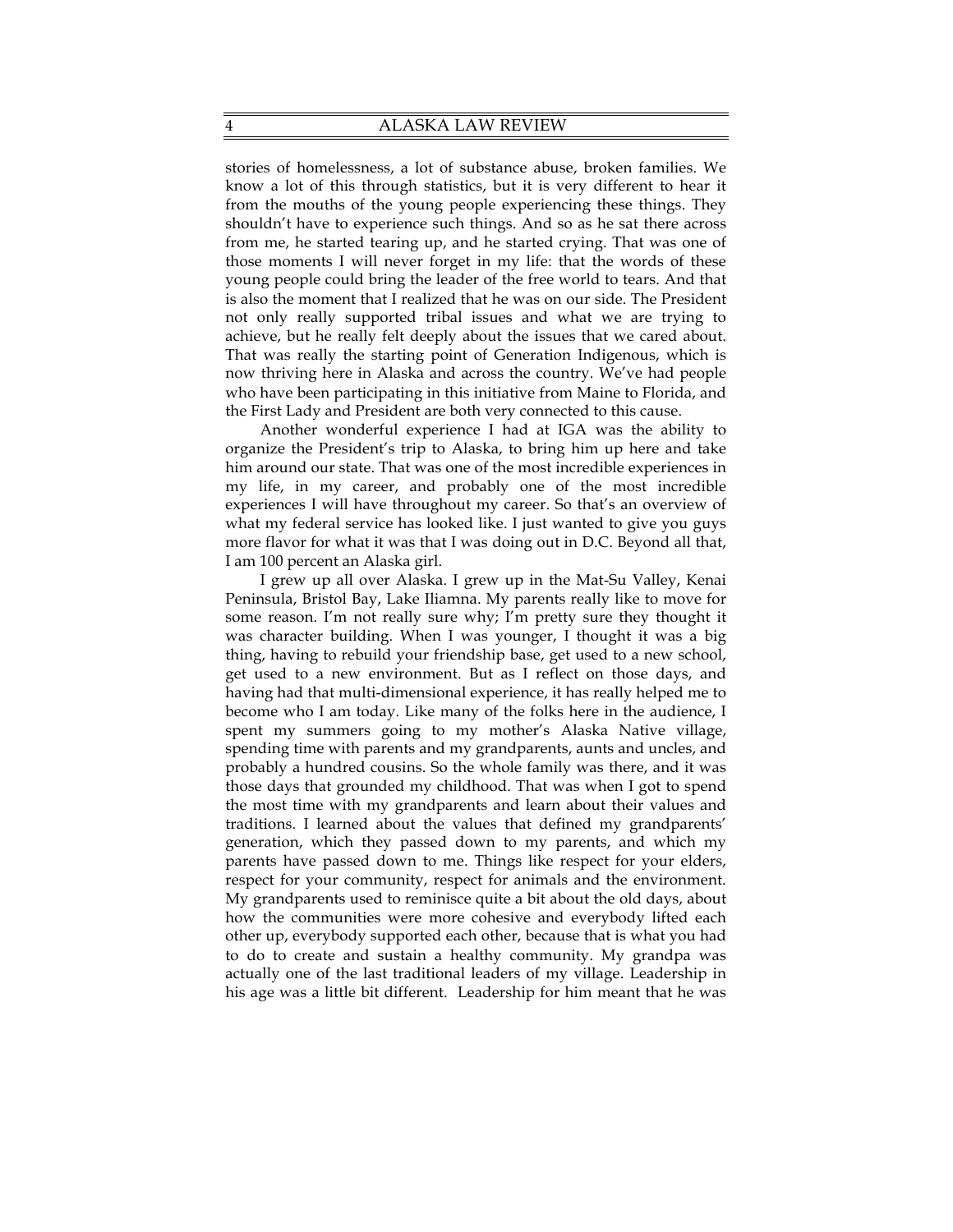responsible for ensuring everyone had what he or she needed to survive. If a family had a poor hunting or fishing year and others had a better year, he was responsible for ensuring that folks knew about it and that those people were taken care of. That was leadership back then. Leadership wasn't a designated position; rather it was ensuring that everyone was cared for and that everyone had what he or she needed to survive.

But of course those days weren't without challenges. Those days had great struggle, which my grandparents would also talk about. If the community had a poor hunting or fishing year, you were going to go hungry. If you didn't have heating oil or wood, you were going to be cold. And of course it was a time of transition as well. The cash economy had arrived in rural Alaska, and both of my grandparents actually ended up going into commercial fishing. These were the days before we had motorized boats, called the "sailboat days," which many of you have probably heard of. These were the days where folks commercially fished out of their sailboats and relied on brawn to make their living. The reason I mention this is because it shows the sacrifice and the adaptability that was required of our very recent ancestors, such as my grandparents and great grandparents. It was not something they had chosen, but instead something they realized they had to do to survive and ensure the wellbeing of their children and their children's children. They had to adapt and evolve while also taking care of their children, their traditions, and their culture.

And so it is interesting for me to reflect on the fact that my family was, just a generation ago, engaging in a subsistence lifestyle and speaking Athabascan as their primary language. This is especially interesting when you compare this semi-nomadic way of life to where I currently am, living in Washington DC, working at the White House, and now starting my own business. Often times I think about how I ended up here or people will ask me: how is it that you went from point A to point B? And of course this is something that didn't happen in a vacuum. This is something that happened because of the sacrifice of my predecessors, my grandparents, my great grandparents, and my ancestors. Because the struggle wasn't just in the past couple of generations. It was generations before that as well. Folks always had to fight to survive. Folks always had to do what they could to ensure that their children would have a better life than they did and have more opportunities than they did. And it really speaks to their resilience and to their ability to be adaptable for the good of their children.

For instance, my maternal grandparents, when their children were getting a little bit older and they were advancing in school, recognized that there weren't great educational options available to them in their Native village. And so they made the decision to leave and to move to Anchorage with their nine children in tow. This is a very common story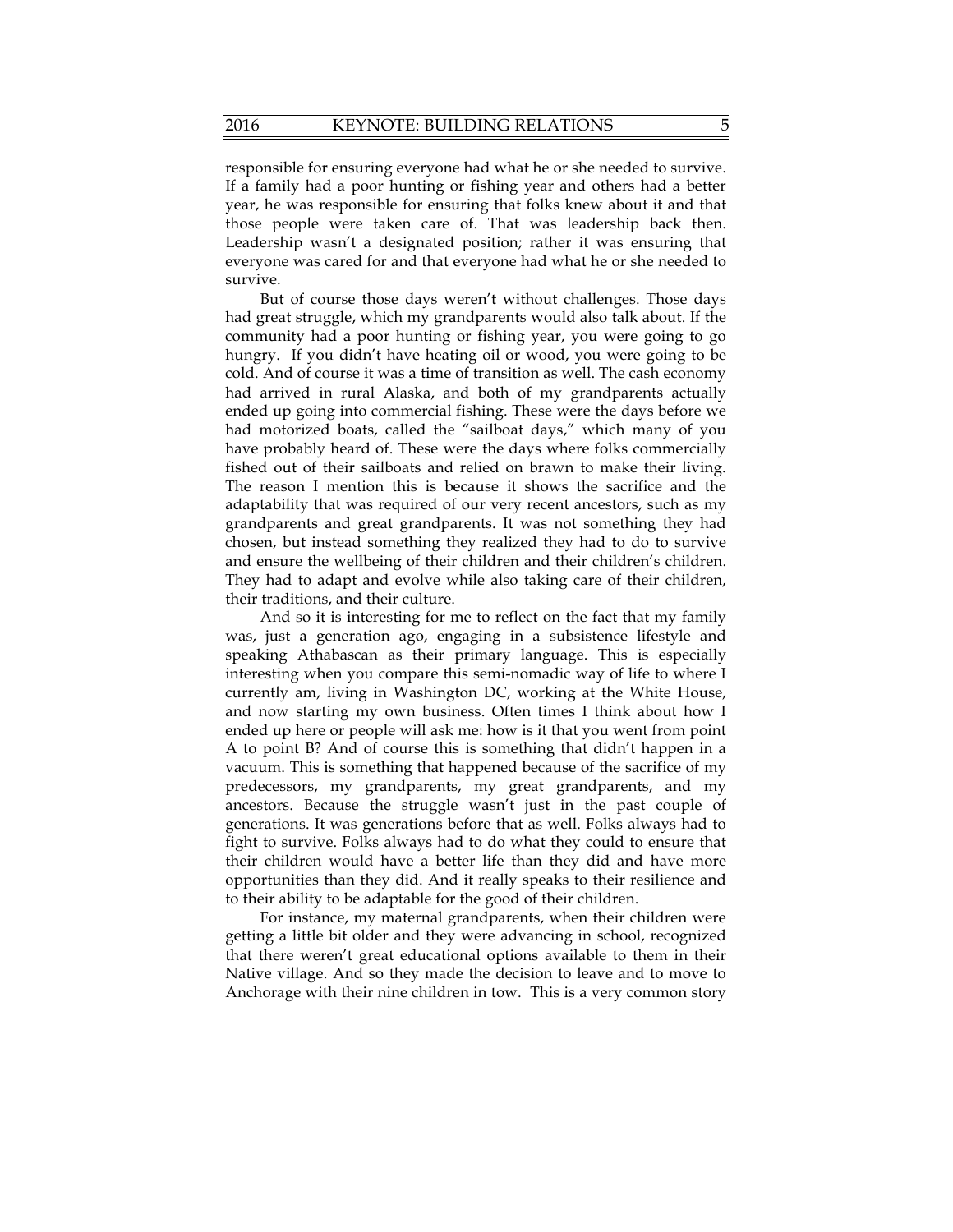that I'm sure many folks can relate to. They left their village, they went to Anchorage. My maternal grandparents had zero formal education or training. They couldn't read or write. So going into an environment like Anchorage was clearly very difficult and there were very few opportunities for them. But they did what they had to do. My grandpa became a janitor. My grandma was a housekeeper. And they supported their nine children and they ensured that their children had everything that they needed to survive and to achieve a high school education.

Back then, for my grandparents, who were devoid of any education whatsoever, a high school education was a really big deal for them. And they pushed all of their kids to get that high school education. Their children gained literacy, they had opportunities that came out of that education, and it was worth it for my grandparents to have made that sacrifice to leave everything they knew: their home, their lifestyle, their family, and their friends. The only life they had ever known, essentially. And it is interesting because none of my mother's siblings went to college, and my mother never went to college or earned a college degree. The same thing happened on my father's side. I oftentimes wonder why that is. I think it goes back to what I mentioned earlier, that even attaining a high school education in my parents' generation was a huge deal. That was the key. And when it came to a higher education, which for them meant college, there was just a complete and utter lack of knowledge about what that was. There were no mentors, there was no guidance, and there was no one who'd done that before. They didn't know where to find the information, such as which schools were available. It just didn't really exist. Essentially the same thing was true for my father's family.

And so it goes back again, this difference that a generation makes, or even the difference that less than a generation can make. My grandparents had little to no education and weren't able to read or write: compare that to me standing here today. I was very fortunate to have earned two Ivy League degrees and to have worked in various capacities at the White House. I keep going back to this question that folks often ask me: how did I end up where I am today? I used to struggle with that question quite a bit, because I was looking for the one particular thing that enabled me to reach the position that I'm currently in. I realized over time that this question was actually the wrong question to ask. I think the correct question is actually: what were the multiple factors that influenced my ability to be where I am today? I think one of the major factors was that of the sacrifice and resilience of my parents, my grandparents, and my ancestors, who fought day after day to ensure that their children and their grandchildren had a lot more opportunities than they had. Another major factor was encouragement from my parents. My parents, despite not having a college education, were incredibly committed. The question was never whether you were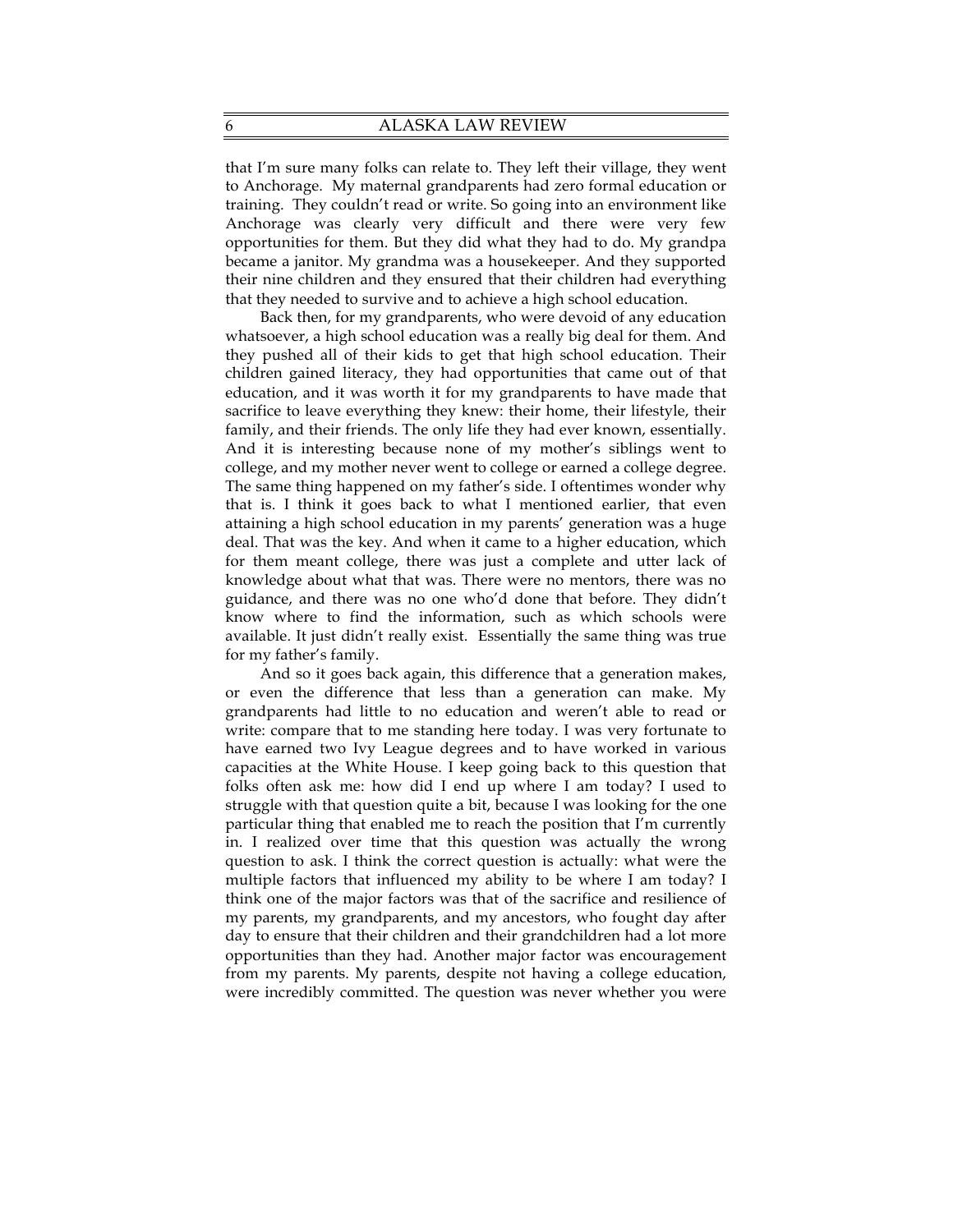going to college. Instead, it was: where are you going to college? They really set that standard for all of their children, that all five of us were going to college no matter what. Despite the fact that they didn't have their own experiences with higher education, they knew that it was important. A third and also very important factor is information. My parents had very little information and very few resources to lean on when it came to looking at pursuing a college education.

But for me as a young person, having grown up all over the state and also having exposure to Anchorage and the outlying locations, I had experience with The CIRI Foundation, the Cook Inlet Tribal Council, the Heritage Center, and a variety of different tribal organizations, all of which were pushing a college education. Not only asking, "How do you apply?" but also asking: "How do you pay for this? Where can you go? How do you work this process?" As I think about the forty-fifth anniversary of ANCSA, which is the theme of today's conference, I can see a direct link between that law and where I am today. These institutions, many of them, are either the direct or indirect result of ANCSA. They have created this immense amount of information for Native people to draw on which helps us get to where we need to go. And of course there are different opinions about ANCSA, some positive, and some negative. The economic impacts have been wonderful, but we also still continue to struggle to secure our rights to hunt and fish for subsistence purposes.

We also struggle, as I have seen myself, with a lot of federal misinformation. A lot of folks at the federal level have a thin understanding of Alaska and who Alaskan Native people are. It is very difficult to try to understand the political and legal differences between our Alaska Native system versus the system of the lower forty-eight tribes. It is much simpler in the lower forty-eight in many ways. You have some treaty tribes, you have large tribes that are federally recognized, and they control the economic vibrancy in their communities. So it is easy to understand the governance and economic drivers as they are typically controlled by a single entity. Whereas here in Alaska, we have a much more complicated system. And it is not even necessarily the federal government's fault that folks do not understand this, but it can definitely get discouraging when you always have to explain and explain again. Because folks have a low base knowledge and the folks that are in government are not always really *in* government, for decades and decades. Instead, they tend to come and go and it is a full re-education process. I know this because I spent seven and a half years educating folks on ANCSA and on our situation in Alaska.

But that said, President Obama's administration has certainly made some pretty incredible strides when it comes to their work on Alaska. For instance, we currently have the Arctic Council Chairmanship. With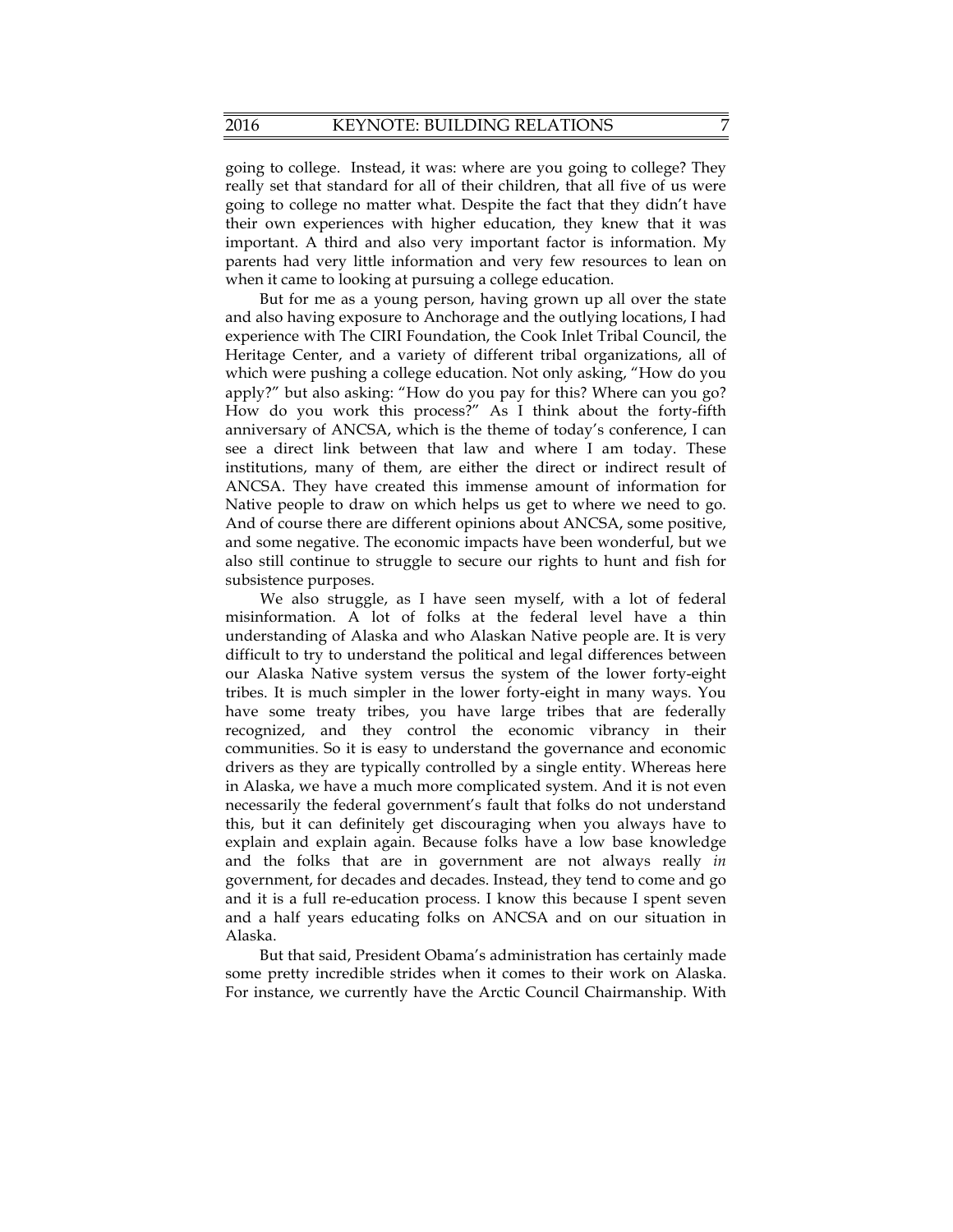that, President Obama signed an executive order on Arctic coordination that created a large interagency body called the Arctic Executive Steering Committee. It is headed by a friend of mine, former Ambassador Mark Brzezinski, who is essentially the person responsible for ensuring that the federal government is focusing appropriately on the Arctic. This is something that has never existed before. It has been incredible to see the work that has come out of that process. The GLACIER Conference was part of that process. And the President's trip to Alaska can even be considered part of that process. It has definitely helped heighten Alaska's standing in the federal government and on a national scale. It has also helped us share the issues that we are experiencing here in the state, whether it is budget issues or issues with climate change, a huge concern for many folks across the state.

But as the President always says, we have a lot more to do. We really do. With the impacts of climate change especially it has become even more important that we as Alaska Natives have representation in Washington, D.C., and that we start to engage more in national politics, because times change and we cannot always rely on our congressional representatives to get past the finish line on policy that needs to be enacted. The President has seen this firsthand. He has had a Congress that hasn't been incredibly friendly to the administration over the past eight years. So he has had to be both innovative and creative when it comes to what work they do on the administrative side. As the executive branch, when you cannot rely on federal legislation as an option to forge policy, you instead look inward. You need to decide what it is that we can do, and ask what authorities do we possess that we can use creatively to ensure that we can get some of this work done. That spans across multiple different issues, including climate change and immigration. Across the board, we have used the executive power in extremely creative ways, which has helped a lot of different people.

Many folks ask: how do we secure this national profile for Alaska and Alaska Natives? How do we ensure that we continue to have a seat at the table, that we are national players? It is a great question. It is also one I have thought about quite a bit, especially in my work for the Hillary campaign. It does not come naturally to every campaign or every federal official to think about Alaska. We are way up here and folks oftentimes have never made a trip up here. We are not always able to travel down to D.C. to advocate for the issues that we care about. And so our interests oftentimes tend to fall by the wayside. One of the several ways that we can help in this process is by being more coordinated. It is very difficult to do in many ways, more so because it is something we have been trying to do increasingly across different corporations and different tribal groups. What I often see in Washington, D.C. is that folks will come to the table on similar issues but with very differing views and opinions on what should happen.